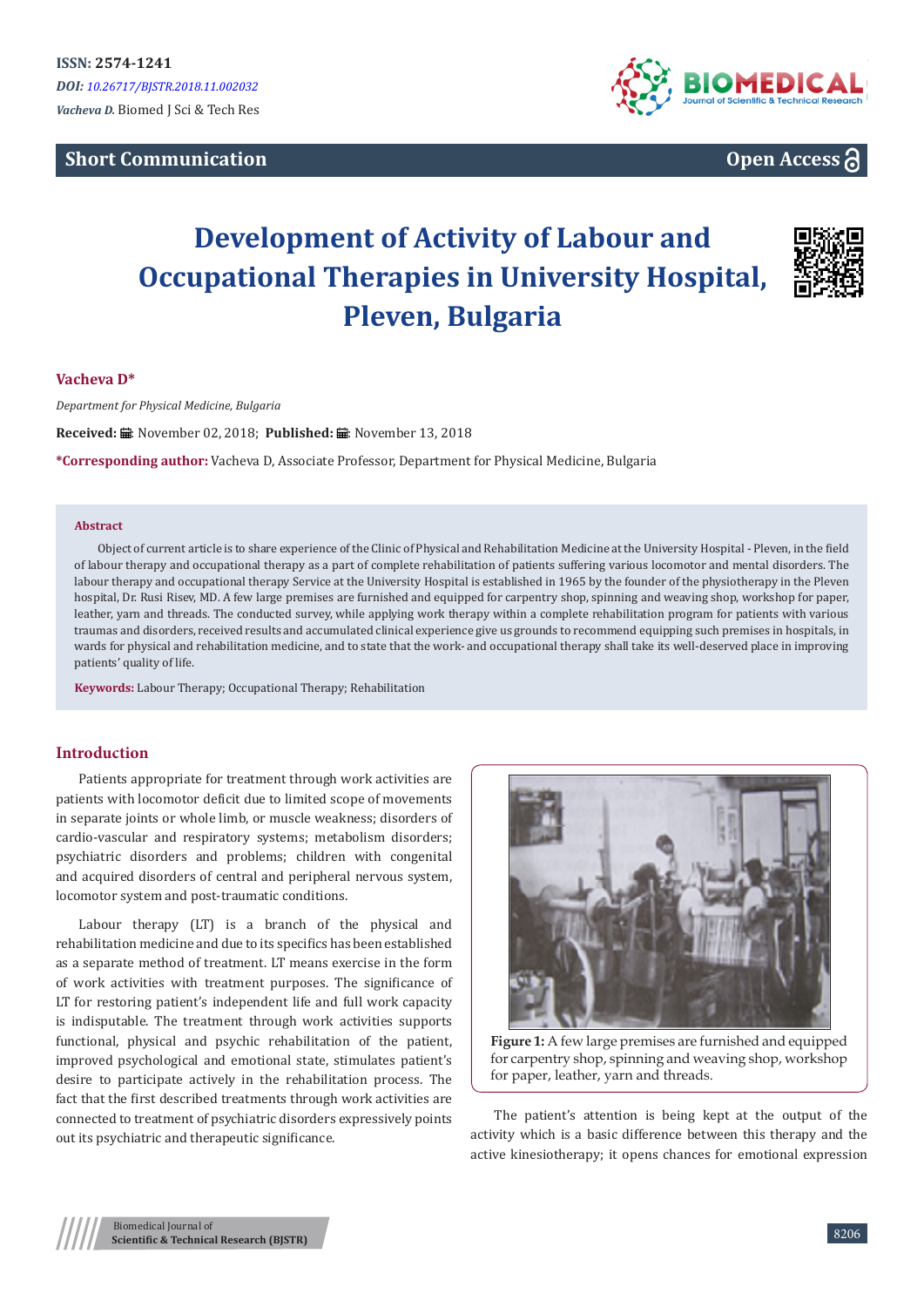[1]. Occupational therapy deals mainly with everyday life issues of patients with permanent locomotor and psychiatric disorders. Training and re-training for everyday life activities for people with such disorders is of crucial importance for improving and facilitating their life. For each patient the most important matter is self-service - personal hygiene, dressing, feeding, various home activities [2]. Object of current article is to share experience of the Clinic of Physical and Rehabilitation Medicine at the University Hospital - Pleven, in the field of labour therapy and occupational therapy as a part of complete rehabilitation of patients suffering various locomotor and mental disorders. The labour therapy and occupational therapy Service at the University Hospital is established in 1965 by the founder of the physiotherapy in the Pleven hospital, Dr. Rusi Rusev, MD. A few large premises are furnished and equipped for carpentry shop, spinning and weaving shop, workshop for paper, leather, yarn and threads [3] (Figure 1).



**Figure 2:** The work with paper includes making cards using the quilling technique, folding paper as in origami, papier mache technique, decoupage technique, cutting and applying decorative elements, weaving items from paper rods and other.



Figure 3: The patients embroider using embroidery frame, tie macramé, apply the ajour technique, weave on horizontals or vertical loom or weaving frame.

In 2004 the Medical University of Pleven opened a new academic specialty - Medical Rehabilitation and Ergotherapy, and

therefore expanded and rich work in Labour therapy- Sector is required, in order to conduct seminars and clinical practice for the students. Rehabilitative labour therapy or the so-called functional work therapy has the central place in the Service [1]. Its direct purpose is to influence the locomotor deficit in certain joints, limbs or system. Various activities and work with different materials are very useful [4]. The work with paper includes making cards using the quilling technique, folding paper as in origami, papier mache technique, decoupage technique, cutting and applying decorative elements, weaving items from paper rods and other (Figure 2). When working with yarn and textile materials (yarns, threads, pack-threads, fabric) various items are being knitted or crocheted; the patients embroider using embroidery frame, tie macramé, apply the ajour technique, weave on horizontals or vertical loom or weaving frame (Figure 3). The work with leather includes manufacturing items from leather – glass cases, purses, book clips, book binds and folder binds, jewelry (Figure 4).



**Figure 4:** The work with leather includes manufacturing items from leather – glass cases, purses, book clips, book binds and folder binds, jewelry.



**Figure 5:** The work with wood includes manufacturing painting frames, fire-writing on souvenirs, processing plywood.

The work with wood includes manufacturing painting frames, fire-writing on souvenirs, processing plywood (Figure 5). When working with plastic materials the easiest to find and use is the bread dough, also fondant dough for making small Figures and

8207